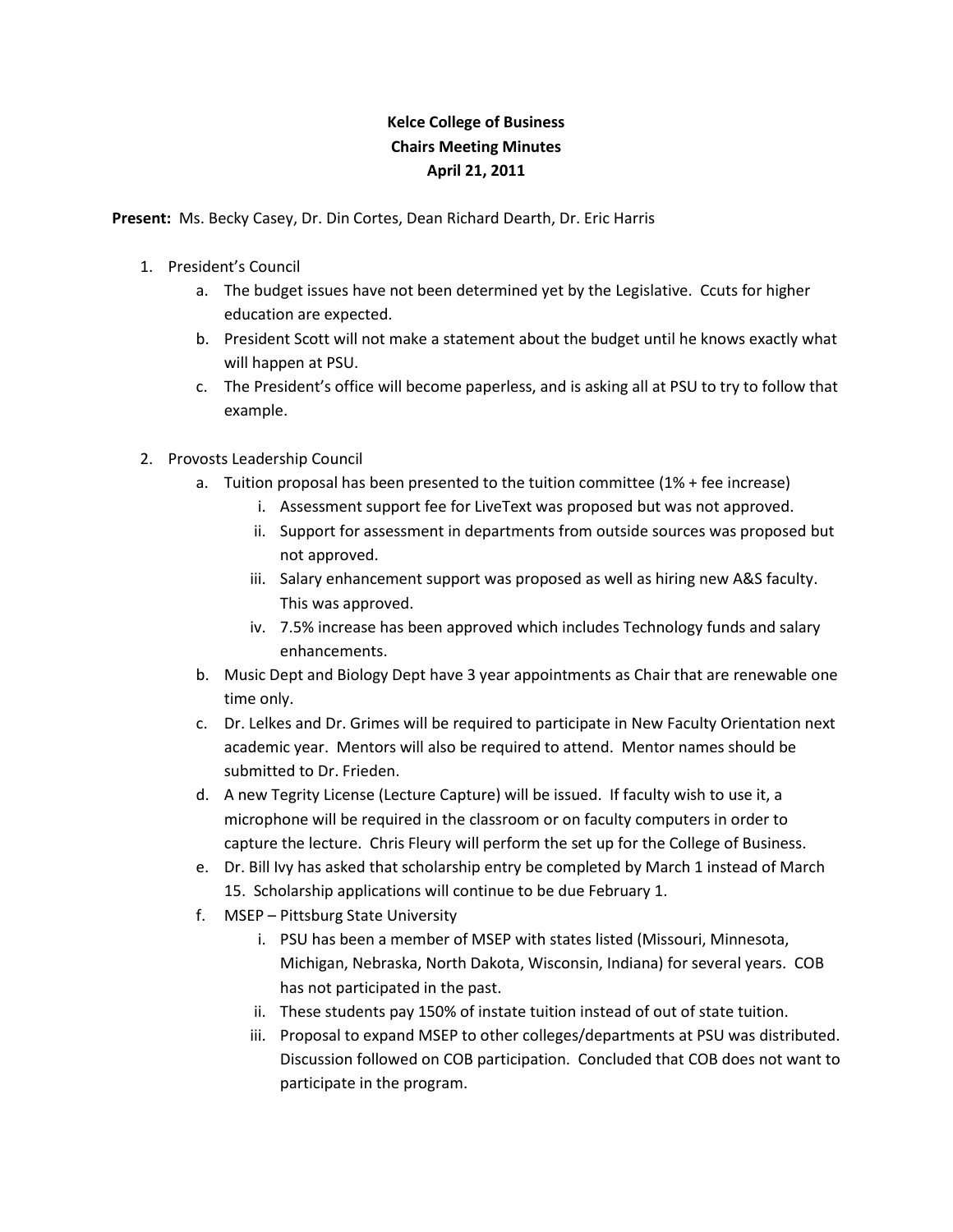- g. Discussed list of students who have not enrolled for WF 11 semester. Advisors are asked to contact their students to enroll.
- h. Gorilla Advantage Program has netted 55 new students from Arkansas.
- i. FY 11 Computer Purchases Instructional Equipment Funding
	- i. Last year we didn't spend all funds on computers.
	- ii. Requests will be required this year to spend additional funds in this account. Requests must be submitted to the Provost by April 26 (to include anything relevant to instruction).
- j. Continuing Non-Tenure Notification /Timeline for Termination of Service document was distributed and discussed.
- k. General Ed 11/SU Early Enrollment numbers were distributed and briefly discussed.
- l. Commencement Task Force Update was discussed.
- m. Briefly discussed faculty performance appraisal process. PSU Administrators want the process to be comparative and competitive. Dossiers should resemble promotion documents.
- 3. Request to use Kelce building for College High Reunion SU 2011 (June)
	- a. COB denied initial request for use of the building (Fri, Sat, Sun)
	- b. VP of Advancement (Brad Hodson) has given permission for use of Auditorium, bathrooms and hallways for use only on Friday night of the reunion. Dr. Hodson will be attending the event as a speaker.
	- c. Alumni Association of College High wishes to place a sign on the front entrance of the Kelce building stating that it was the original home of College High School. The placement was discussed and determined to be reasonable but not ideal.
- 4. Dr. Grimes will be in attendance at the Awards Banquet and will be visiting the College on that date. If Chairs have issues that they wish to be raised with him on Monday, please let Dean Dearth know.
- 5. Banquet Monday, April 25
	- a. Donors request to sit with their scholarship recipients.
	- b. Chairs and spouses will sit at head tables and be introduced
	- c. Over \$210,000 in scholarships will be distributed.
	- d. Request that no one make speeches when presenting scholarships because the number of recipients has increased and we want to conclude the proceeding in 2 hours.
- 6. Kelce Board of Advisors Meeting May 2, 9:00-1:00, 121 Kelce
	- a. Agenda needs to be prepared. Possibilities for agenda:
		- i. SIFE will make their presentation at 9:00 am (24 minutes)
		- ii. Update on merger of CSIS and Acctg (Casey)
		- iii. Budget and negotiation issues
		- iv. Summer 2011 International Mini MBA
		- v. Bill Neighbors Meritorious Achievement Award
- 7. Mini-MBA Program (SU 2011)
	- a. Problems with student obtaining visas